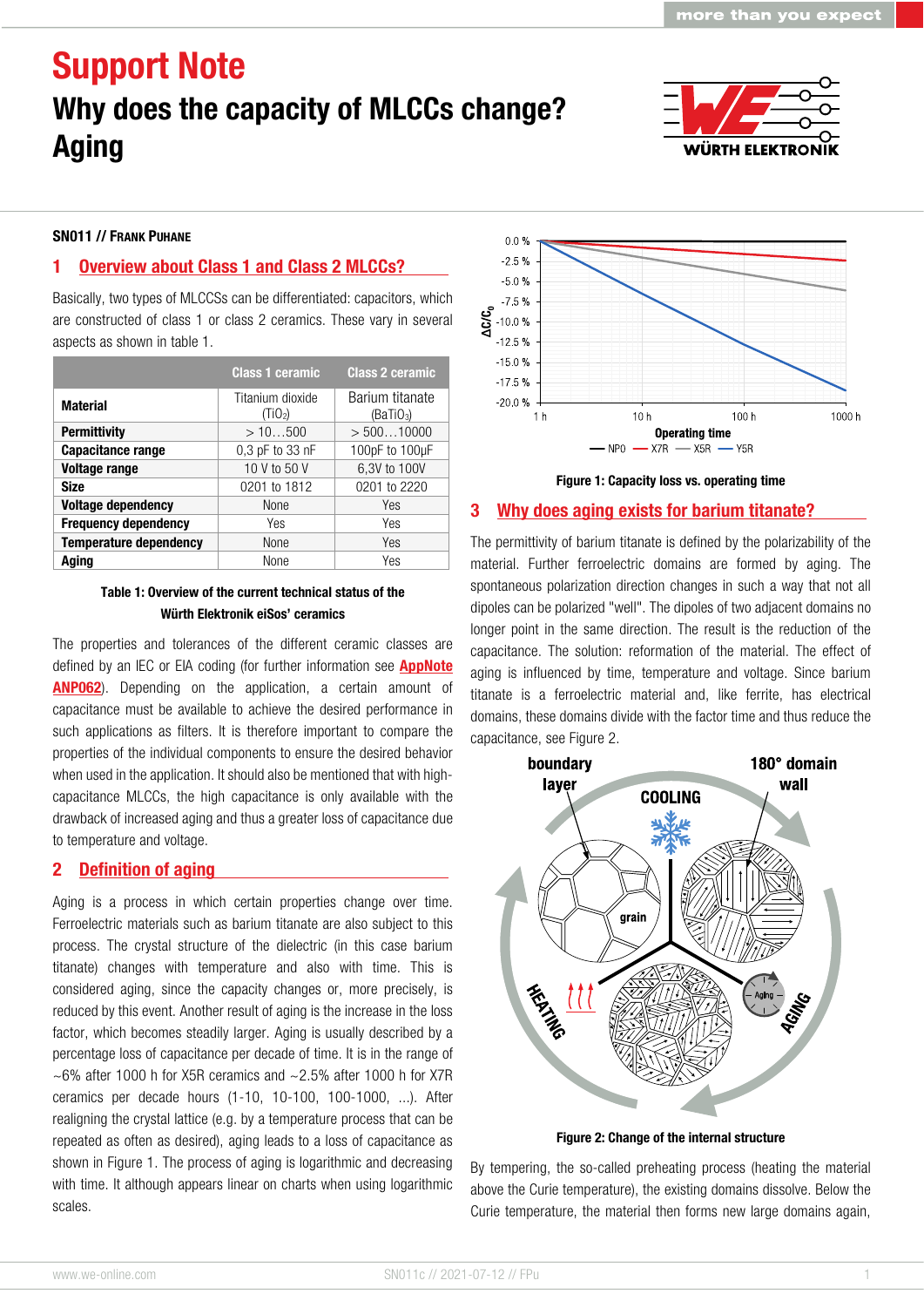

which in turn results in a high capacity. The thermal movement in the crystal lattice caused by the annealing process prevents the dipoles from aligning completely when an electric field is applied, thus reaching a kind of saturation.

### 4 How can aging be stopped?

The dielectric used in Class 2 MLCCs has ferroelectric properties. These material properties change when the Curie temperature is exceeded (as with ferromagnetic materials). Above this temperature, the dielectric has a highly symmetrical cubic crystal structure, while below the Curie temperature; the crystal structure has a less symmetrical (tetragonal) structure. The transition from the different phases (cubic to tetragonal etc.) always results in a maximum value of permittivity over this temperature range. To achieve a stable state, the atoms in the crystal lattice move under the influence of thermal vibration for a long time, even after the dielectric has cooled down below the Curie temperature (more and more domains are formed). However, when the capacitor is heated to a temperature above the Curie temperature, aging takes place, i.e. the capacity lost due to aging is regained and aging begins again from the point at which the capacitor cools down again. This temperature is ~125°C for barium titanate. Depending on how long the Curie temperature is exceeded, this results in the capacitance value that is set. According to the data sheet, the recommendation for preheating at 150°C is 1 hour. By this thermal treatment, the maximum 100% capacity of the component can be restored.

### 5 Effects of aging for the application

In a real application, which contains voltage and is operated at a certain ambient temperature, a reduction in capacity over time must generally be foreseen when using MLCCs. This is unavoidable and is caused by the base material used for Class 2 ceramics. It is now up to the design of the capacitor to compensate for this capacitance loss. A 100% test is performed after manufacture to ensure that all tolerances are met. Depending on storage time and storage conditions, these values may change over time. Due to the heat influence of the soldering process, the aging process is reset (see appendix, example measurement and reflow soldering process for a MLCC with the DateCode 2014). In applications where stable capacitance values are required, aging must be considered or a Class 1 MLCC must be used. If capacitors are used as output capacitors (e.g. in switching regulators), the effect of aging can be best compensated for, as in this case the capacitance fluctuations are in the low single-digit range and therefore have no negative effect on the function of the circuit. The resulting capacitance of an e.g. 22 µF X7R MLCC with all dependencies is shown in figure 3.



Figure 3: Real capacity considering all dependencies

#### 6 Conclusion

The aging is recorded at room temperature (around 20  $^{\circ}$ C) and  $\sim$ 0 V as applied voltage. At room temperature and ~0 V ceramic capacitors have almost no temperature, DC bias and frequency influences that could influence aging. Below the Curie temperature and after applying a voltage, the existing ferroelectric properties polarize the molecules in a defined manner. The cubic structure becomes a tetragonal structure, which leads to a decrease in permittivity and thus in capacity. What now leads to aging? If the crystal structure of the ceramic is left at room temperature without load, randomly oriented domains are formed in which, in turn, non-directional dipoles are formed, which have a negative influence on the permittivity. These randomly oriented domains "grow" faster at first and then develop more slowly. Therefore, the loss of capacity is shown logarithmically. When a voltage is applied and the temperature is increased, the formation of randomly oriented domains slows down, since the dipoles are aligned in a defined manner by the electric field. In practice, this means that aging as shown in Figure 1 is a "worst case" figure. Since the decrease in capacity via DC bias and temperature is significantly higher than the expected aging, this is assumed a fixed value.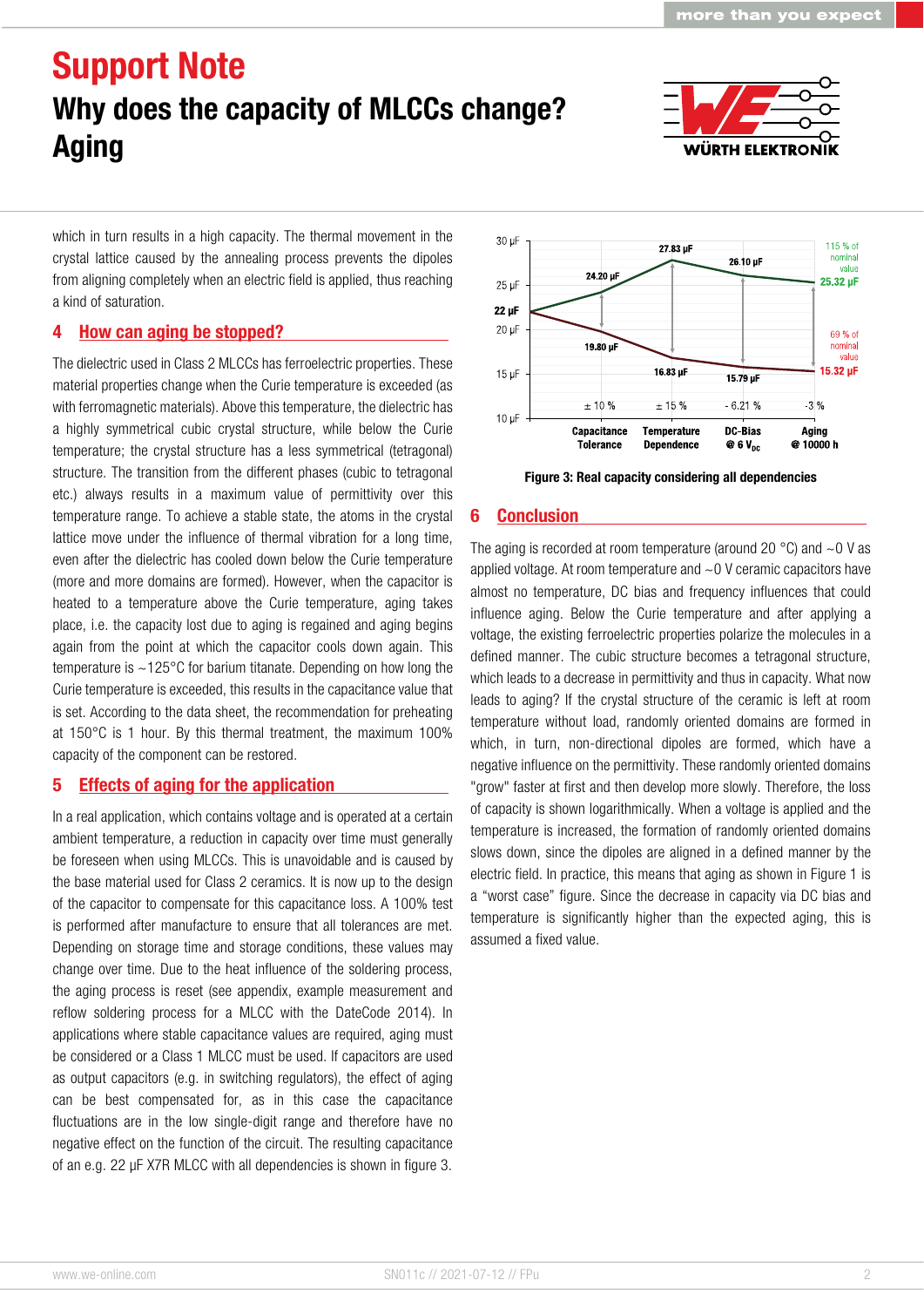

#### 7 Appendix

Figure 4 shows the capacitance measurement of the 885012108001 $\rightarrow$ 4.7µF / 6.3V / 1206 ceramic capacitor from the production window DateCode 2014. The grey dots shows the capacitance measurement before the reflow process. The red dots shows the capacitance measurement after the reflow process. The soldering profile is shown in Figure 5. The temperatures and times of the soldering process is shown in Figure 4. The datasheet can be viewed via the following *link*. The electrical specification such as impedance, ESR, DC bias, etc. are available via the **REDEXPERT online tool**.







Figure 5: Soldering profile from the data sheet of the 885012108001

| <b>Profile Feature</b>                                      |                    | <b>Value</b>                        |
|-------------------------------------------------------------|--------------------|-------------------------------------|
| <b>Preheat Temperature Min</b>                              | T <sub>s min</sub> | 150 °C                              |
| <b>Preheat Temperature Max</b>                              | Ts max             | 200 °C                              |
| <b>Preheat Time ts from Ts min</b><br>to $T_{\rm s \, max}$ | ts                 | $60 - 120$ seconds                  |
| Ramp-up Rate ( $TL$ to $Tp$ )                               |                    | 3 °C/ second max.                   |
| <b>Liquidos Temperature</b>                                 | Τı                 | 217 °C                              |
| Time t maintained above<br>т.                               | tı                 | $60 - 150$ seconds                  |
| Peak package body<br>temperature                            | $T_{p}$            | $T_p \leq T_c$ , see Table<br>helow |
| Time within 5 °C of actual<br>peak temperature              | tp                 | $20 - 30$ seconds                   |
| Ramp down Rate ( $T_p$ to $T_l$ )                           |                    | $6 °C$ second max.                  |
| Time 25 °C to peak<br>temperature                           |                    | 8 minutes max.                      |

Table 2: Temperature profile for the reflow process from the data sheet of the 885012108001